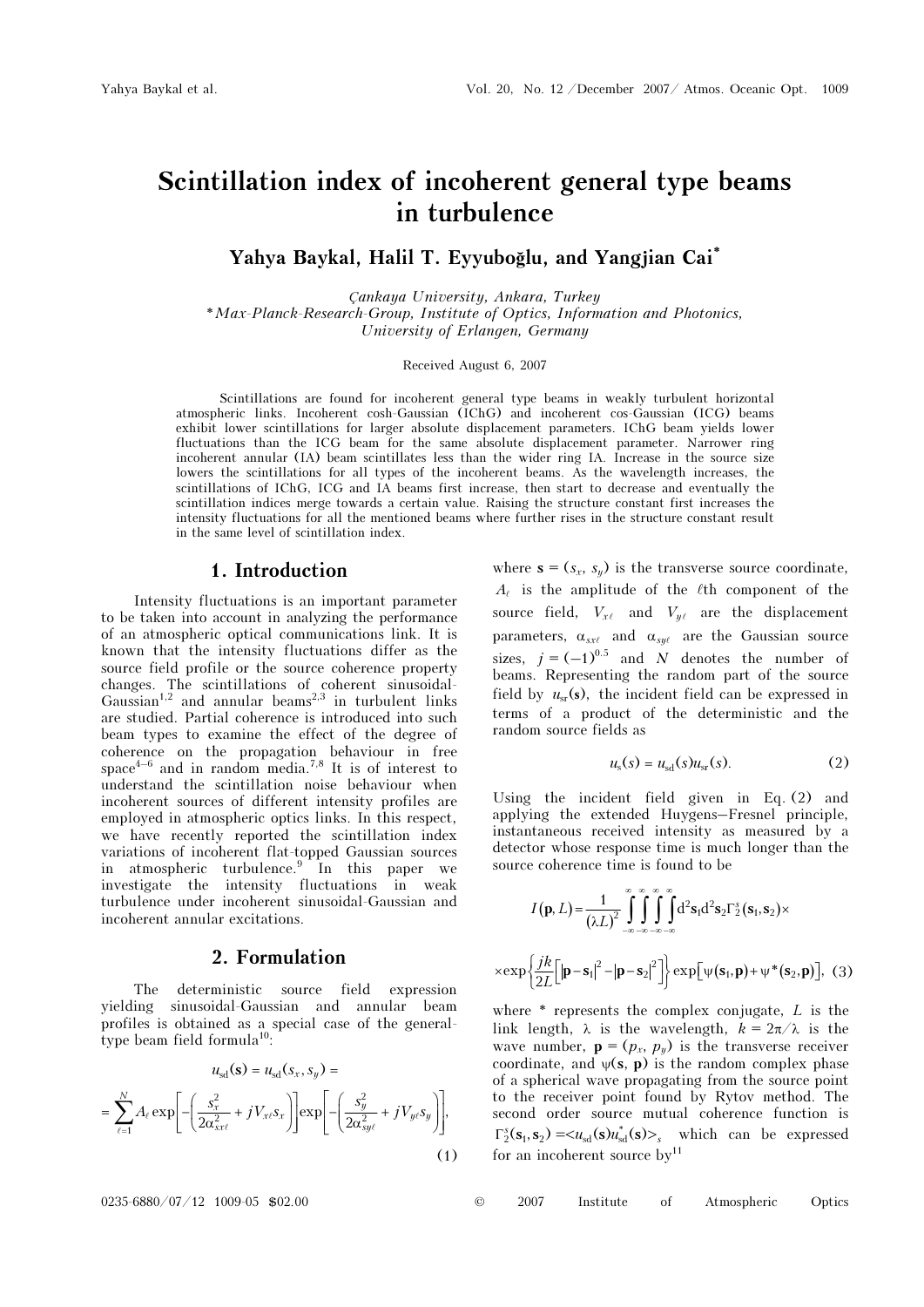1010 Atmos. Oceanic Opt. /December 2007/ Vol. 20, No. 12 Yahya Baykal et al.

$$
\Gamma_2^s(\mathbf{s}_1,\mathbf{s}_2)=\lambda^2I[(\mathbf{s}_1+\mathbf{s}_2)/2]\delta(\mathbf{s}_1-\mathbf{s}_2).
$$

Here  $\delta$  is the delta function.  $\langle \rangle_s$  is the ensemble average over the source statistics,  $I[(s_1 + s_2)/2]$  is the intensity at the source coordinate  $(s_1 + s_2)/2$ .

Inserting into Eq.  $(3)$ ,  $\delta$  function representation of  $\Gamma_2^S(\mathbf{s}_1, \mathbf{s}_2)$  together with the deterministic source field expression for the general-type beam field formula given by Eq. (1), assuming that the source

and the medium statistics are independent, using  
\n
$$
\langle \exp[\psi(\mathbf{s}_1, \mathbf{p}) + \psi^*(\mathbf{s}_2, \mathbf{p})] \rangle_m =
$$
\n
$$
= \exp[-0.5D_{\psi}(\mathbf{s}_1 - \mathbf{s}_2)] \approx \exp[-\rho_0^{-2}(\mathbf{s}_1 - \mathbf{s}_2)^2]
$$

as given in Ref. 12 (where  $\langle \rangle_{m}$ ,  $D_{w}$ ,  $\rho_0 =$  $=(0.545 C_n^2 k^2 L)^{-3/5}$  and  $C_n^2$  are the ensemble average over the medium statistics, wave structure function, the coherence length of a spherical wave propagating in the turbulent medium and the structure constant, respectively), performing the integrations over  $s_1$  and  $s_2$ , the average intensity at the receiver plane is found as

$$
\langle I(\mathbf{p}, L) \rangle =
$$
  
=  $\frac{2\pi}{L^2} \sum_{\ell=1}^{N} \sum_{\ell'=1}^{N} \frac{A_{\ell} A_{\ell'}^*}{(B_{x\ell\ell'} B_{y\ell\ell'})^{1/2}} \exp\left[-0.5\left(\frac{W_{x\ell\ell'}^2}{B_{x\ell\ell'}} + \frac{W_{y\ell\ell'}^2}{B_{y\ell\ell'}}\right)\right], (4)$ 

where

$$
W_{x\ell\ell'} = V_{x\ell} - V_{x\ell'}^*, \ W_{y\ell\ell'} = V_{y\ell} - V_{y\ell'}^*,
$$
  
\n
$$
B_{x\ell\ell'} = \alpha_{sx\ell}^{-2} + \alpha_{sx\ell}^{-2}, \ B_{y\ell\ell'} = \alpha_{sy\ell}^{-2} + \alpha_{sy\ell}^{-2}.
$$
 (5)

In finding  $\langle I^2(\mathbf{p}, L) \rangle$ , the instantaneous intensity given by Eq.  $(3)$  is used as the starting point to obtain

$$
\langle I^{2}(\mathbf{p},L)\rangle = \frac{1}{(\lambda L)^{4}} \int_{-\infty}^{\infty} \int_{-\infty}^{\infty} \int_{-\infty}^{\infty} d^{2}s_{1}d^{2}s_{2} \Gamma_{2}^{s}(s_{1}, s_{2}) \times
$$

$$
\times \exp\left\{\frac{jk}{2L} [\left|\mathbf{p}-\mathbf{s}_{1}\right|^{2} - \left|\mathbf{p}-\mathbf{s}_{2}\right|^{2}] \right\} \times
$$

$$
\times \int_{-\infty}^{\infty} \int_{-\infty}^{\infty} \int_{-\infty}^{\infty} d^{2}s_{3}d^{2}s_{4} \Gamma_{2}^{s}(s_{3}, s_{4}) \exp\left\{\frac{jk}{2L} [\left|\mathbf{p}-\mathbf{s}_{3}\right|^{2} - \left|\mathbf{p}-\mathbf{s}_{4}\right|^{2}] \right\} \times
$$

$$
\times \langle \exp[\psi(s_{1}, \mathbf{p}) + \psi^{*}(s_{2}, \mathbf{p}) + \psi(s_{3}, \mathbf{p}) + \psi^{*}(s_{4}, \mathbf{p})] \rangle_{m}.
$$
(6)

Using  $\Gamma_2^s(\mathbf{s}_1, \mathbf{s}_2) = \lambda^2 I [(\mathbf{s}_1 + \mathbf{s}_2) / 2] \delta(\mathbf{s}_1 - \mathbf{s}_2)$  and performing the integrations over  $s_1$ ,  $s_2$ ,  $s_3$  and  $s_4$ , we obtain

$$
\langle I^{2}(\mathbf{p}, L)\rangle \approx \langle I(\mathbf{p}, L)\rangle^{2} +
$$
  
+ 
$$
\frac{16\pi^{2}\sigma_{\chi}^{2}}{L^{4}}\sum_{\ell=1}^{N}\sum_{\ell'=1}^{N}\sum_{\ell_{1}=1}^{N}\sum_{\ell_{1}=1}^{N}A_{\ell}A_{\ell}^{*}A_{\ell_{1}}A_{\ell'_{1}}^{*}H_{\chi}(\rho_{0})H_{y}(\rho_{0}), \quad (7)
$$

where  $\sigma_{\chi}^2 = 0.124 C_n^2 k^{7/6} L^{11/6}$  is the variance of the log amplitude fluctuations for a spherical wave,

$$
H_{x}(\rho_{0}) = \frac{1}{\sqrt{B_{x\ell_{1}\ell_{1}'}E_{x\ell\ell'} + \frac{2B_{x\ell\ell'}}{\rho_{0}^{2}}}} \times
$$

$$
\times \exp\left\{-0.5\left[\frac{W_{x\ell\ell'}^{2}}{E_{x\ell\ell'}} + \frac{\left(W_{x\ell_{1}\ell_{1}'} - \frac{2W_{x\ell\ell'}}{\rho_{0}^{2}E_{x\ell\ell'}}\right)^{2}}{\left(B_{x\ell_{1}\ell_{1}'} + \frac{2B_{x\ell\ell'}}{\rho_{0}^{2}E_{x\ell\ell'}}\right)}\right],
$$
(8)
$$
W_{x\ell_{1}\ell_{1}} = V_{x\ell_{1}} - V_{x\ell_{1}}^{*}, B_{x\ell_{1}\ell_{1}'} = \alpha_{x\ell_{1}}^{-2} + \alpha_{x\ell_{1}}^{-2},
$$

$$
E_{x\ell_1\ell'_1} = V_{x\ell_1} - V_{x\ell'_1}, \quad B_{x\ell_1\ell'_1} = \alpha_{sx\ell_1} + \alpha_{sx\ell'_1},
$$
\n
$$
E_{x\ell\ell'} = B_{x\ell\ell'} + \frac{2}{\rho_0^2},
$$
\n
$$
(9)
$$

and  $H_y(\rho_0)$ ,  $W_{y\ell_1\ell'_1}$ ,  $B_{y\ell_1\ell'_1}$ ,  $E_{x\ell\ell'}$  are obtained when x is replaced by  $y$  in Eqs. (8) and (9). In reaching Eq. (7), we have utilized  $\psi(s, p) = \chi(s, p) + iS(s, p)$ where  $\psi$ ,  $\chi$  and S are the wave, log-amplitude and phase fluctuations, respectively. Inserting  $\psi$  in Eq. (6), for  $\chi$  Gaussian distributed in weak turbulence,  $\langle \rangle_m$  in Eq. (6) can be approximated by

$$
\langle \exp[2\chi(\mathbf{s}_1, \mathbf{p})] \exp[2\chi(\mathbf{s}_2, \mathbf{p})] \rangle_m \approx 1 + 4B_\chi(\mathbf{s}_1, \mathbf{s}_2), \quad (10)
$$

where  $B_{\gamma}(s_1, s_2)$  is the two source spherical wave covariance function of the log-amplitude fluctuations given by<sup>13</sup>:

$$
B_{\chi}(\mathbf{s}_1, \mathbf{s}_2) = \langle \left[ \chi(\mathbf{s}_1, \mathbf{0}) - \langle \chi(\mathbf{s}_1, \mathbf{0}) \rangle_m \right] \times
$$

$$
\times \left[ \chi(\mathbf{s}_2, \mathbf{0}) - \langle \chi(\mathbf{s}_2, \mathbf{0}) \rangle_m \right] \rangle_m = \sigma_{\chi}^2 \exp\left(-\frac{|\mathbf{s}_1 - \mathbf{s}_2|^2}{\rho_0^2}\right).
$$
 (11)

Using Eqs. (4) and (7), the scintillation index is found to be

$$
m^{2} = \frac{ - ^{2}}{^{2}} = \frac{4\sigma_{\chi}^{2}G(\rho_{0})}{G(\rho_{0} = \infty)}, \quad (12)
$$

where

$$
G(\rho_0) = \sum_{\ell=1}^N \sum_{\ell'=1}^N \sum_{\ell_1=1}^N \sum_{\ell'_1=1}^N A_\ell A_{\ell'}^* A_{\ell_1} A_{\ell_1'}^* H_x(\rho_0) H_y(\rho_0), \ (13)
$$

and  $G(\rho_0 = \infty)$  denotes  $G(\rho_0)$  evaluated at  $\rho_0 = \infty$ . Note that Eq. (12) is independent of transverse plane coordinate p, thus our numerical results of the next section are equally applicable to on-axis as well as off-axis positions.

#### 3. Results

The scintillation index provided in Eq. (12) which is valid for horizontal and weakly turbulent links is calculated for incoherent cosh-Gaussian (IChG), cos-Gaussian (ICG) and annular (IA) beams and the results are presented in this section. As known, turbulence is an integrated effect formed by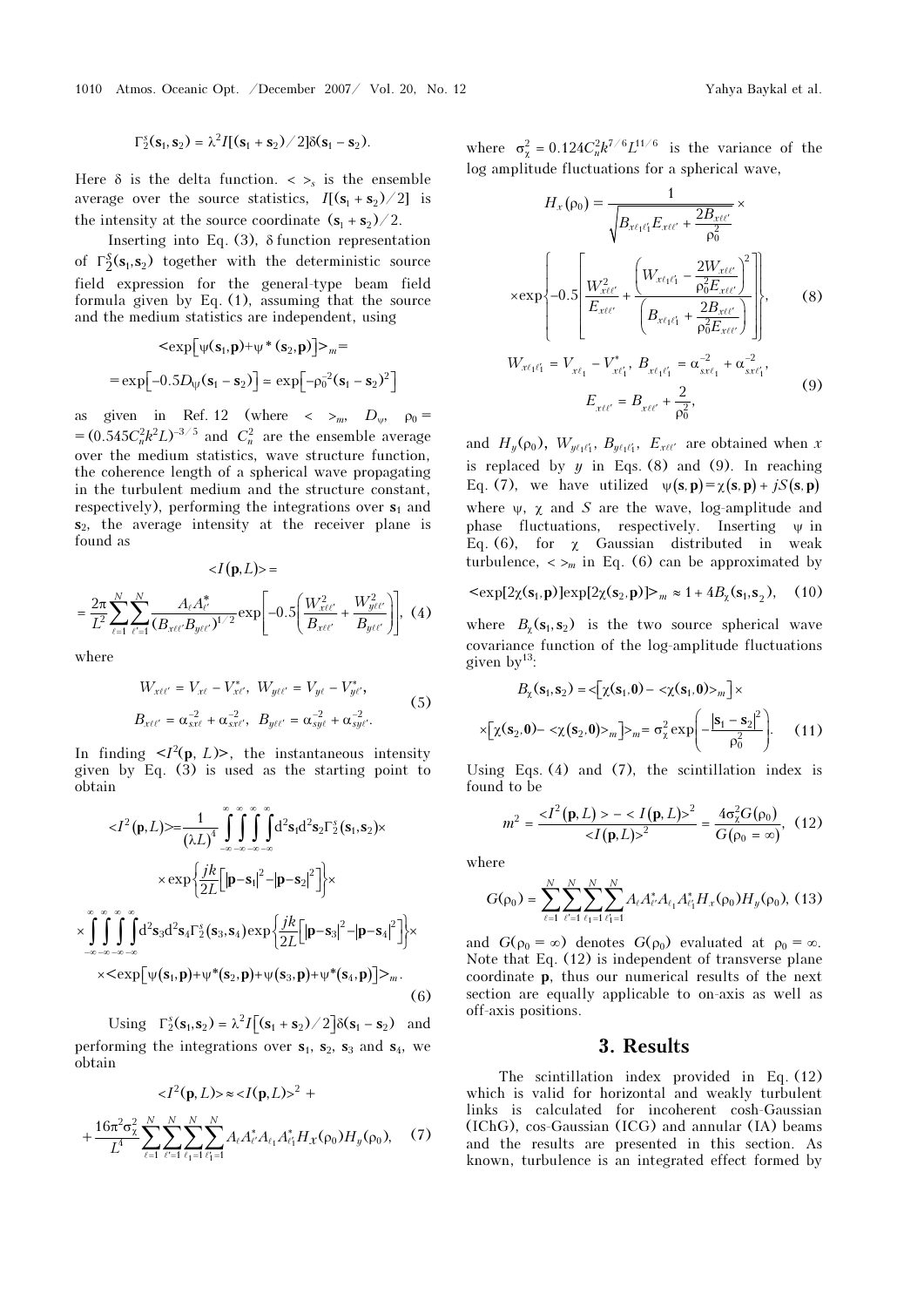the wavelength, link length and the structure constant, and it is named weak, when the spherical wave scintillation index is much less than unity. Parameter sets to form these beam combinations are obtained from the general beam formulation as explained in Ref. 14.

Figs. 1–3 provide of the scintillation index variations of IChG, ICG and IA beams versus the link length. Being valid for all link lengths, IChG and ICG beams of fixed sizes yield smaller scintillations when the absolute displacement parameter increases. Again for all the link lengths, narrower ring IA beam has lower scintillations than the wider ring IA beam under the condition that the primary beam sizes are the same. Comparison of the intensity fluctuations versus the link length behaviour of IChG, ICG and IA beams are given in Fig. 4. For the same absolute displacement parameter and at a fixed link length, the scintillations of IChG beam is lower than the scintillations of ICG beam.



Fig. 1. Scintillation index of incoherent cosh-Gaussian beams versus the link length at various displacement parameters.



Fig. 2. Scintillation index of incoherent cos-Gaussian beams versus the link length at various displacement parameters.

Figs. 5 and 6 show the intensity fluctuations of IChG, ICG and IA beams versus the source size. For all of the IChG, ICG and IA beams, the scintillation index becomes smaller for larger source sizes. This supports the transmitter aperture averaging effect.<sup>15</sup> IChG beams have lower fluctuations than the ICG beams when the source size and the absolute

displacement parameters are the same. At a fixed source size and absolute displacement parameter, IChG beams scintillate less than the ICG beams. As seen from Fig. 6, for all ring sizes, the intensity fluctuations become smaller when the primary beam size becomes larger. This reduction is pronounced when the ring becomes narrower.



Fig. 3. Scintillation index of incoherent annular beams versus the link length at various source size ratios.



Fig. 4. Comparison of the scintillation indices of incoherent cosh-, cos-Gaussian and annular beams versus the link length.



Fig. 5. Scintillation index of incoherent cosh-, cos-Gaussian beams versus the source size.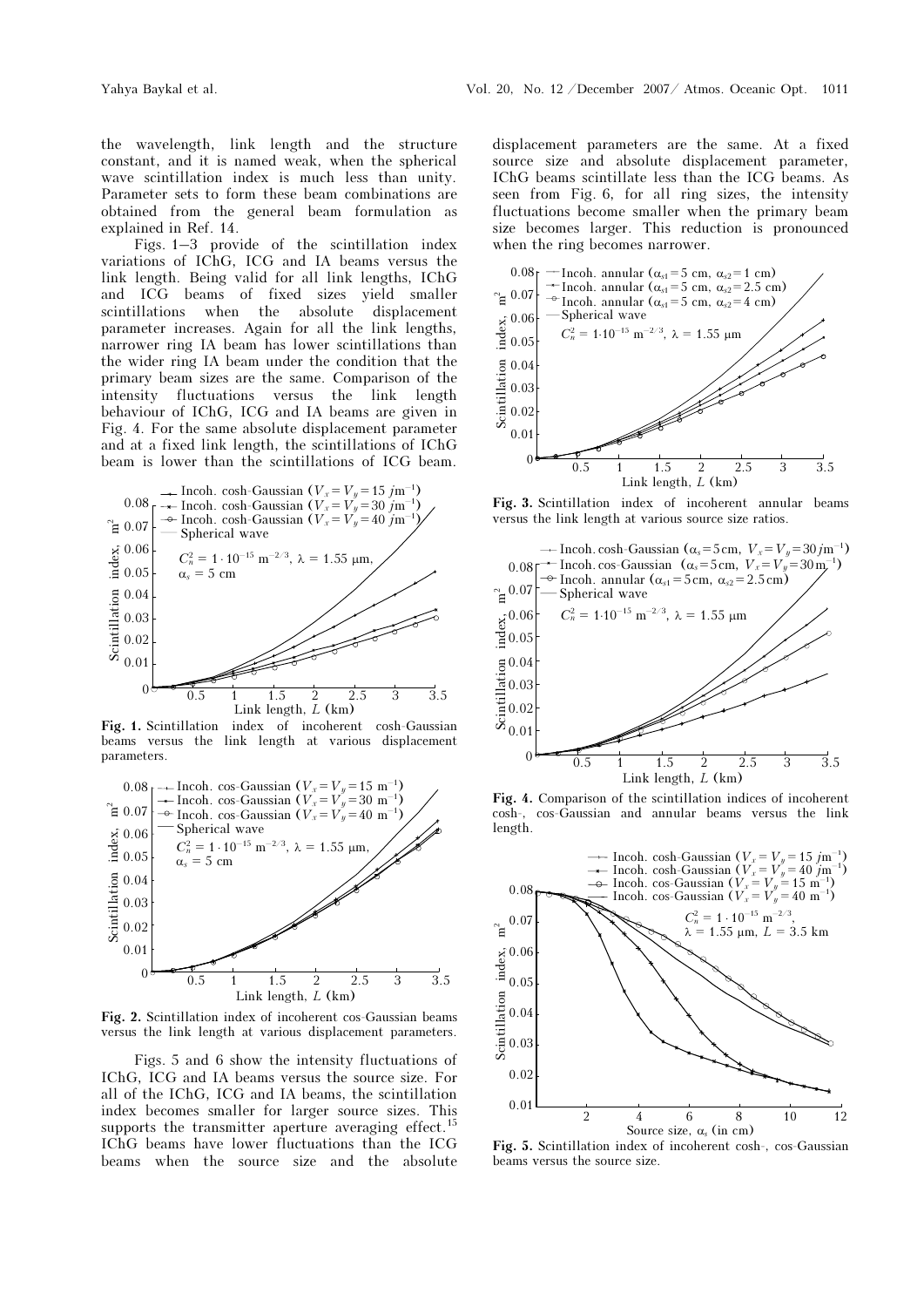

Fig. 6. Scintillation index of incoherent annular beams versus the source size.

In Figs. 7 and 8, the wavelength dependence of the scintillations of IChG, ICG and IA beams are provided. Increase in the wavelength first causes the scintillations of IChG and ICG beams to increase, however when the wavelength is further increased, the scintillations decrease, and eventually merging towards a certain value.



Fig. 7. Scintillation index of incoherent cosh-, cos-Gaussian beams versus the wavelength.



Fig. 8. Scintillation index of incoherent annular beams versus the wavelength.

For IA beams, similar trend in scintillations versus the wavelength is found as noted in the IChG and ICG beam scintillation behaviour versus the wavelength. Finally, in Figs. 9 and 10, the change in the intensity fluctuations of IChG, ICG and IA beams in weak turbulence is investigated when the structure constant changes. Increase in the structure constant first increases the scintillations of IChG, ICG and IA beams, whereas when the structure constant is increased further, the intensity fluctuations for all IChG, ICG and IA beams will stay at the same scintillation level. Comparing the intensity fluctuations of IChG, ICG and IA beams with their coherent counterparts and the coherent Gaussian beam reveals that the intensity fluctuations IChG, ICG and IA beams are lower when the source sizes are large.



Fig. 9. Scintillation index of incoherent cosh-, cos-Gaussian beams versus the structure constant.



Fig. 10. Scintillation index of incoherent annular beams versus the structure constant.

# Conclusion

For incoherent cosh-Gaussian, cos-Gaussian and annular beams, the scintillation index in weakly turbulent horizontal atmospheric optical links is formulated. Our formulation is derived for a detector having a response time much longer than the source coherence time, and under the assumption that the source and the medium statistics are independent. Also, delta correlation is utilized to mimic the spatial partial incoherence of IChG, ICG and IA beams.

Our study covers the investigation of the changes in the scintillations of IChG, ICG and IA beams when the link length, source size, wavelength and the structure constant vary. For both IChG and ICG beams, at a given source size, as the absolute